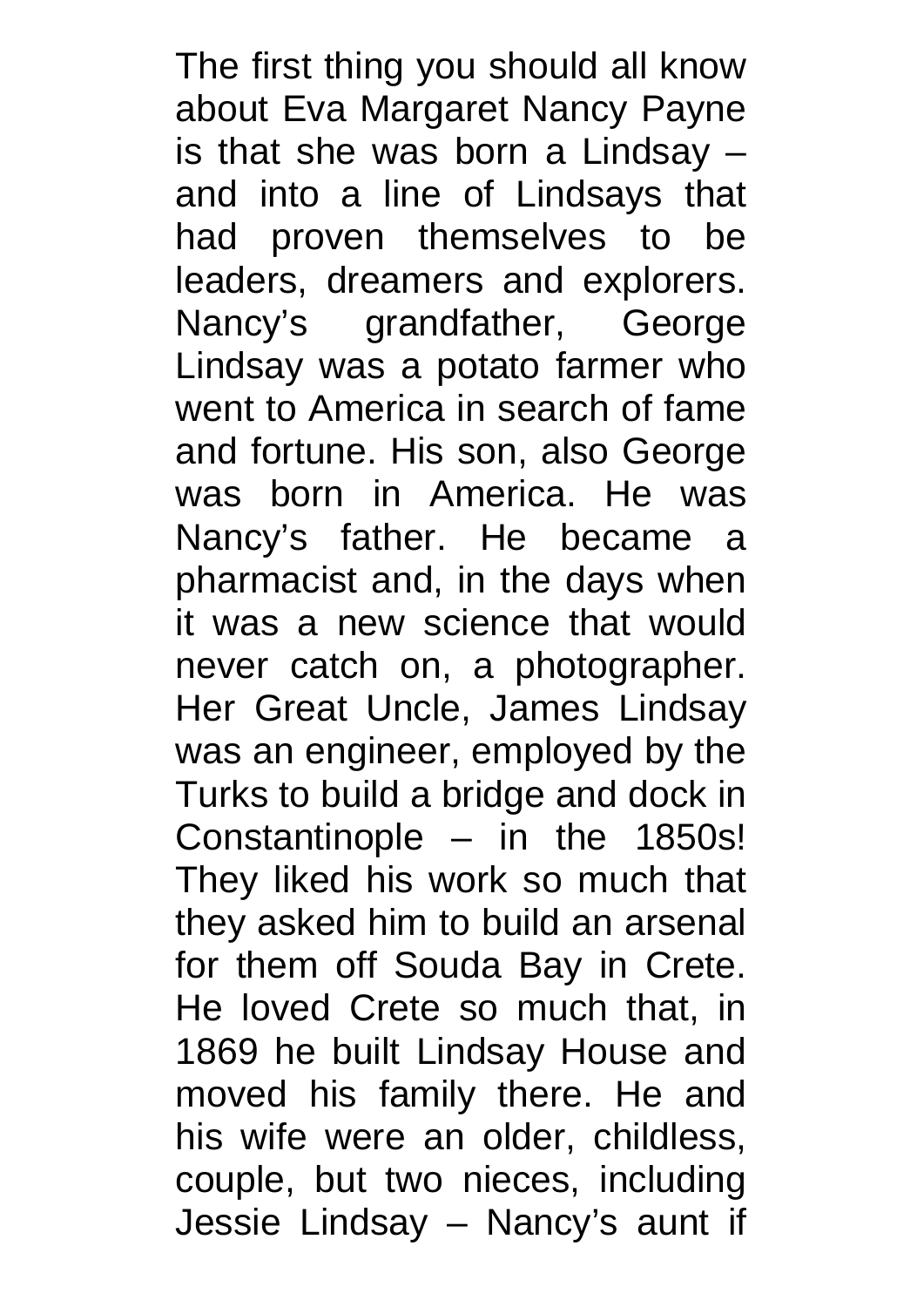you are following all of this - joined them to make up the Cretan household. Jessie's daughter and Nancy's cousin, Marie Karioti lives in Chania today as a proud 93 year old Cretan Lindsay and sends her love and condolences to Ted and John and their families today. They lived through war and revolution – chronicled by the other niece, Maggie Montgomery. Into this environment, James and his wife, Bertha, I think, adopted a local village girl, left fatherless, according to Nancy through the exigencies of those harsh times. Her name was Evanthea Themaki. As the adopted Eva Lindsay, she inherited James Linday's estate and moved to Dundee, where she completed her nursing qualifications, serving throughout the first world war in Glasgow and Dundee, whilst being gently courted by the pharmacist – remember him?, George Lindsay. This Cretan woman married George and was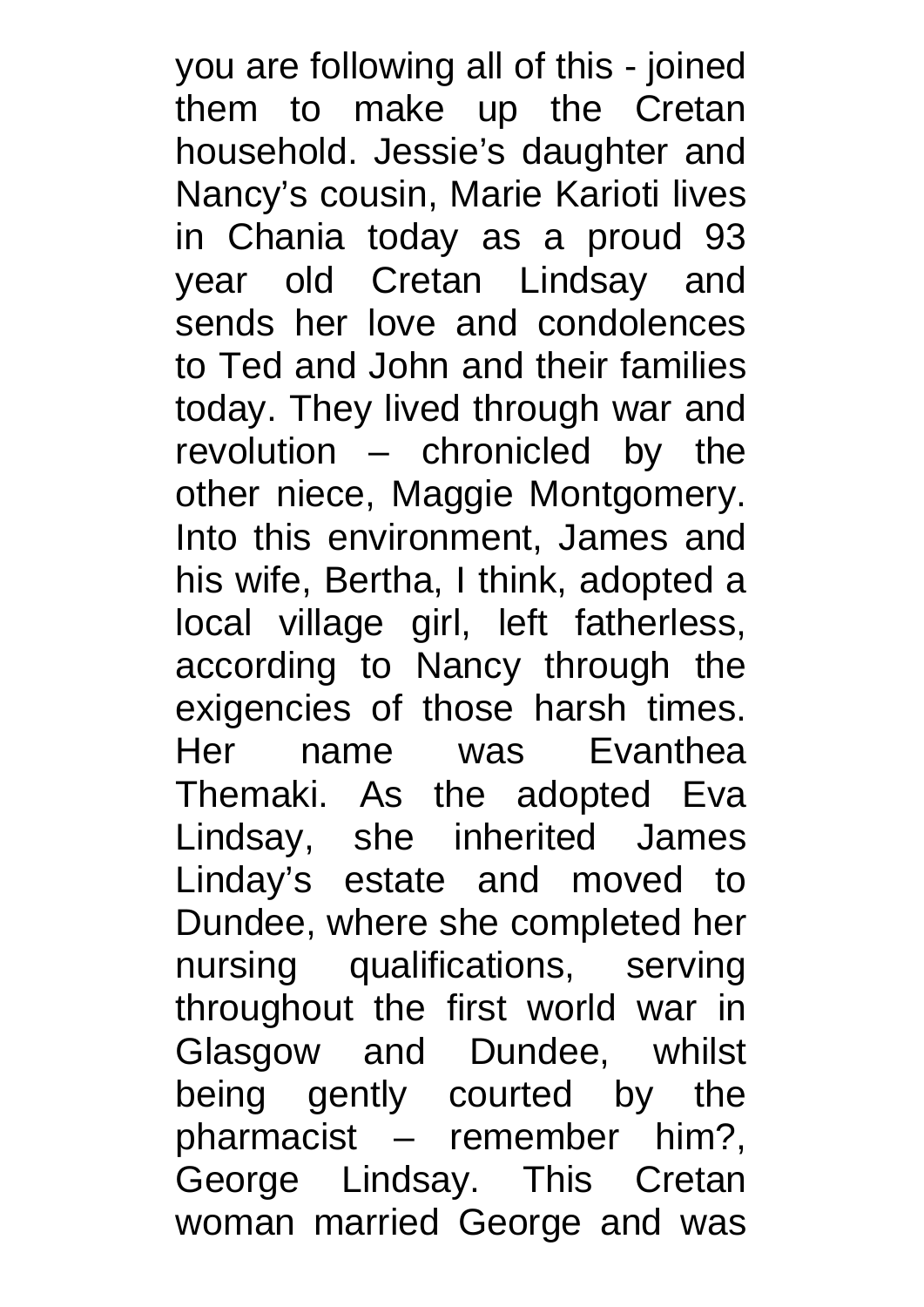Nancy's mum. I'll let Nancy take up the story for you: "*On a mid winter evening at 8.15pm (31 19January, 1926) this scrawny squawking baby girl, with hair resembling a black toilet brush, so I'm told, made an impatient entry into the world, beating the doctor by two hours. She was impatient for all the adventures, many of them happy, some sad and tragic, that her life was to bring to her. She was warmly greeted by her mother Eva, an ex. nurse who hailed from the Island of Crete, and delivered by her father George, a Pharmaceutical Chemist. Waiting in the downstairs living room were her brothers, Nicol, age 7, Bruce age 6 and Bill aged 4 years. They were pretty disgusted with the whole affair as they would rather have had a dog, but all through my tender years they were to become my teachers, friends, playmates and bodyguards. No one dare lift a hand to their baby*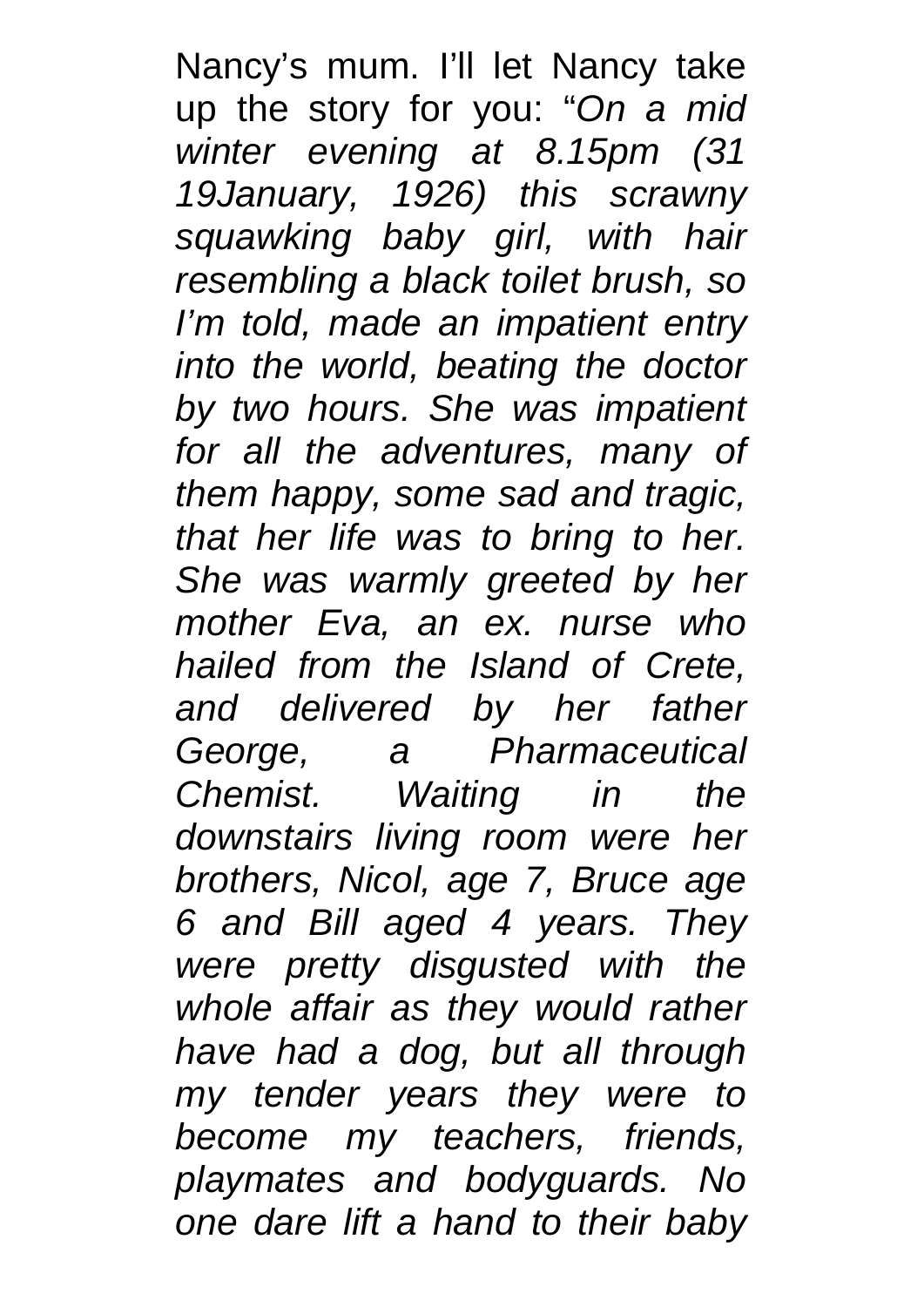*sister who tagged along behind them at all times*." The sons and daughters of Nancy's brothers live in Scotland today, all with fond memories of their beloved Aunt Nancy, and in recent days have collectively sent to Ted, John and I their love and sympathies. Their thoughts and prayers are with us today. If you want to know more about these early days, you can read all about it Nancy's autobiography – The Life Story of Eva Margaret Nancy Payne. Just google it and you will find it. If you do read it you will discover a feisty, adventurous woman who loved life, she was a party animal long before the term had been invented and never short of suitors, but also someone with purpose and wanderlust. Hence her emigration to New Zealand in 1951 as a maternity nurse, training others in Auckland. Hence her active participation in convincing her father to take up his wife's last wishes and travel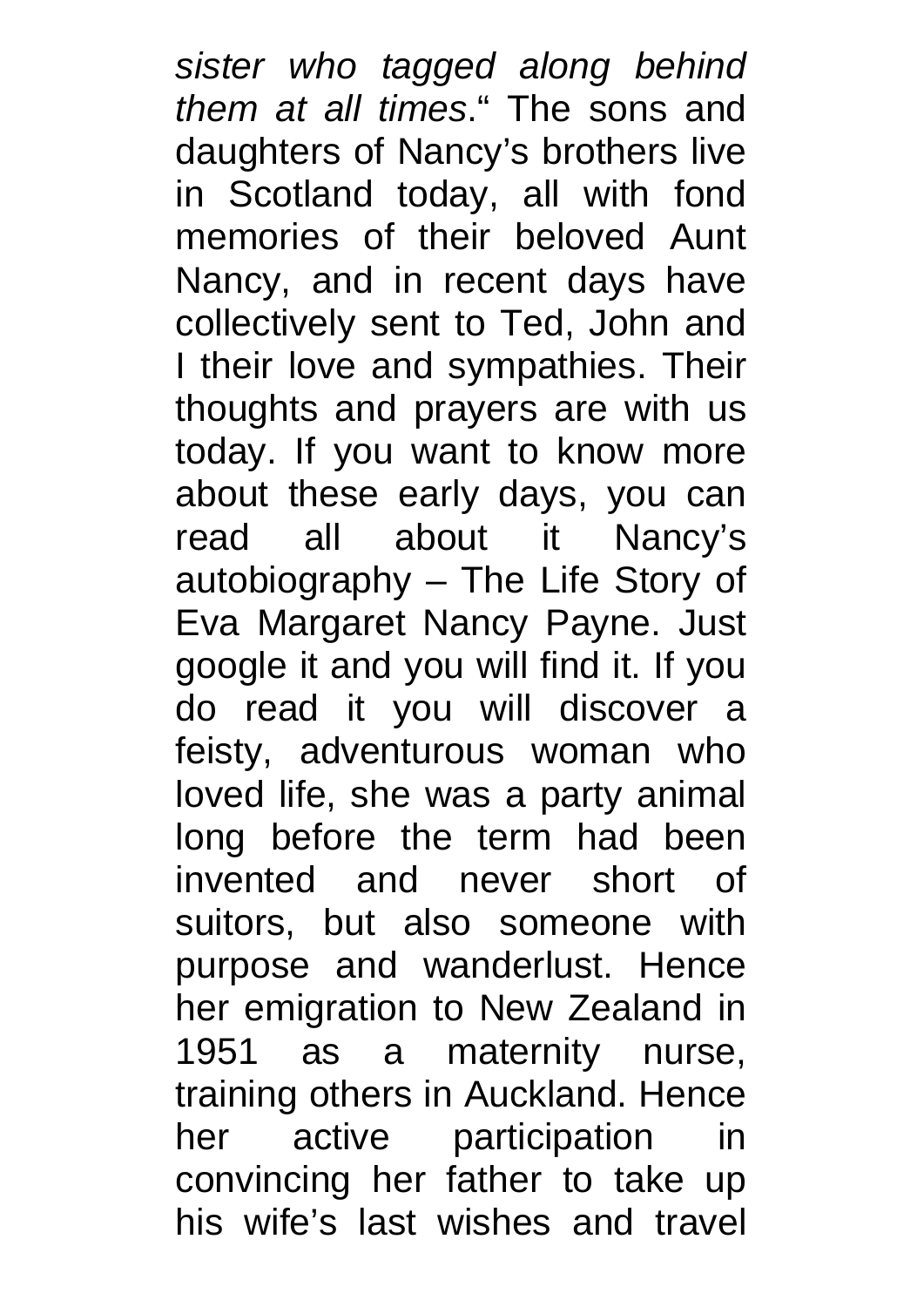with Nancy for three months on a grand tour and to scatter her ashes on Souda Bay. Hence her service as Lieutenant Eva Margaret Nancy Lindsay 448414, Queen Alexandra's Royal Army Nursing Corp in Nairobi. Hence her resignation from the army – despite an offer of a Captaincy – in order to work as a Nursing Sister at the Roan Antelope Copper mine hospital in Luanshya, Zambia. Hence her fierce protection of her new family, especially new born John in, I think, 1963, as they fled a racially torn country that was in flames. Hence the entrepreneurship required for she and husband Aubrey Payne to create and build their own company, *Te Avamutu Insurance Brokers*. Hence what Nancy, for heavens sake described as a retirement plan, their decision to buy and operate a general store in Hokianga in 1978. You will also read in her book of her great love for her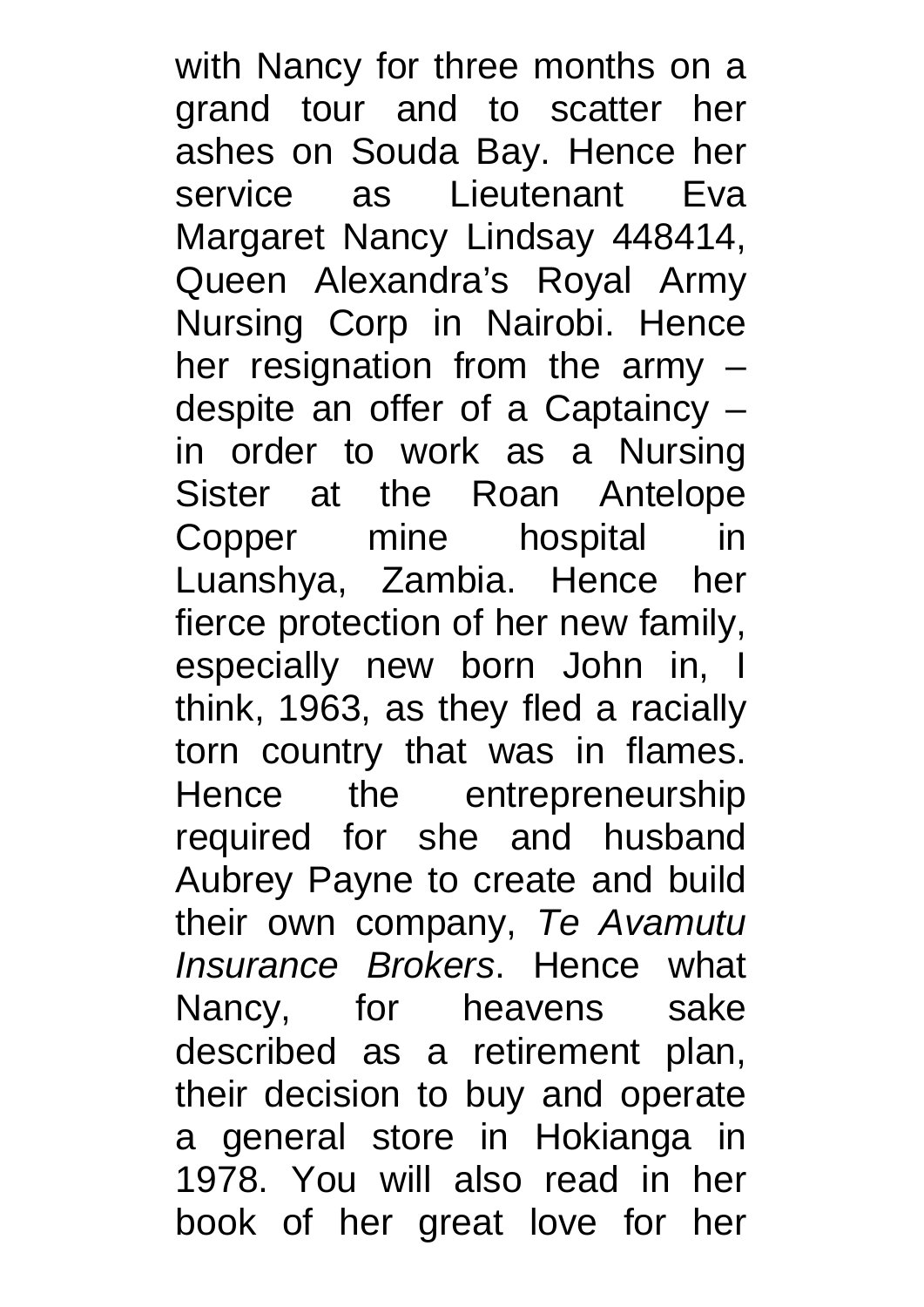husband Aubrey, her pride and love for her sons Ted and John. You will read of her JOY when her first son, Simon James Lindsay, put out for adoption in 1955, found her in 1998. You will be left with a strong sense of a woman who went though many tribulations in life but was never, ever, defeated. But there are stories you won't read about in that book. Such as the story she told my daughters, Alice and Kathleen when she first met them of how to play the netball and swimming teachers off against each other so you can play hookey and go to the movies with your best friend Margot instead. Or the innumerable stories of mischief, dangerous driving, over consumption of lollies and appalling joke telling that Ted and any of Nancy's friends delight in sharing. It is for others to tell the story of Nancy's life in Tauranga, by all accounts it is a notable story. But Nancy, you will know that I am tremendously proud to